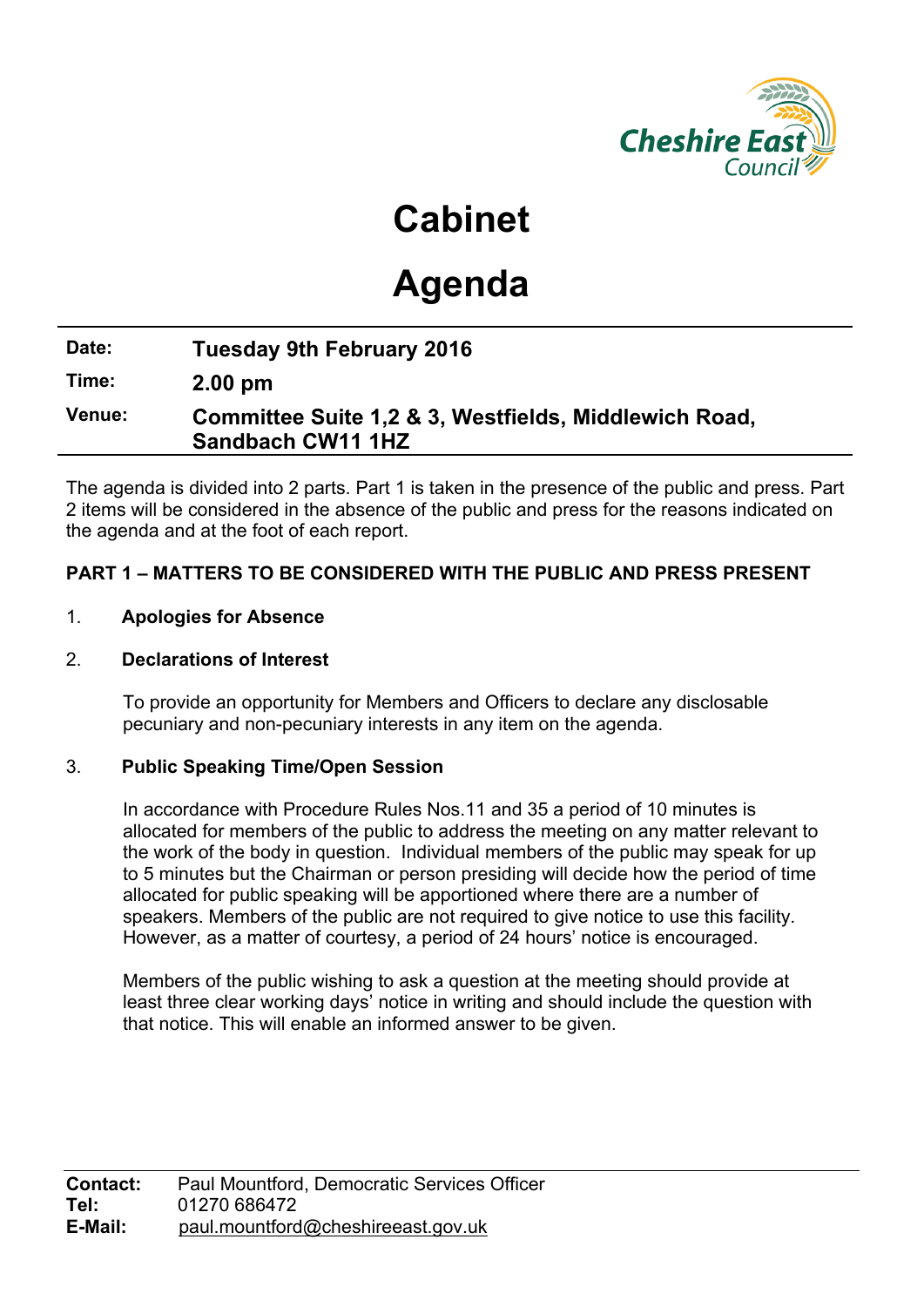#### 4. **Questions to Cabinet Members**

A period of 20 minutes is allocated for questions to be put to Cabinet Members by members of the Council. Notice of questions need not be given in advance of the meeting. Questions must relate to the powers, duties or responsibilities of the Cabinet. Questions put to Cabinet Members must relate to their portfolio responsibilities.

The Leader will determine how Cabinet question time should be allocated where there are a number of Members wishing to ask questions. Where a question relates to a matter which appears on the agenda, the Leader may allow the question to be asked at the beginning of consideration of that item.

# 5. **Minutes of Previous Meeting** (Pages 1 - 6)

To approve the minutes of the meeting held on 19<sup>th</sup> January 2016.

# 6. **Clean for The Queen 2016** (Pages 7 - 12)

To consider a report seeking approval to support the Clean for The Queen campaign, due to take place in March 2016 in the run up to the Queen's 90<sup>th</sup> birthday in April.

# 7. **Adult Social Care Fee Rates** (Pages 13 - 84)

To consider a review of the fees paid to care providers within adult social care.

# 8. **Social Care Case Management System Procurement** (Pages 85 - 110)

To seek approval to award a contract for the Social Care Case Management system.

#### 9. **2015/16 Third Quarter Review of Performance** (Pages 111 - 182)

To consider a report setting out the Council's financial and non-financial performance at the third quarter stage of 2015/16.

#### 10. **The Council's Corporate Plan 2016/20 and Medium Term Financial Strategy 2016/19** (Pages 183 - 390)

To consider a report which presents the Council's Corporate Plan for the years 2016/17 to 2019/20 and the Medium Term Financial Strategy for the years 2016/17 to 2018/19.

#### 11. **Treasury Management Strategy and MRP Statement 2016/17** (Pages 391 - 418)

To consider the Treasury Management Strategy and MRP Statement 2016/17.

#### 12. **Draft Risk Management Policy Statement / Strategy and Outline Framework**  (Pages 419 - 436)

To consider a new draft risk management policy statement and strategy and an outline of the risk management framework underpinning the policy statement.

# 13. **Notice of Motion - Living Wage** (Pages 437 - 440)

To consider and respond to the motion.